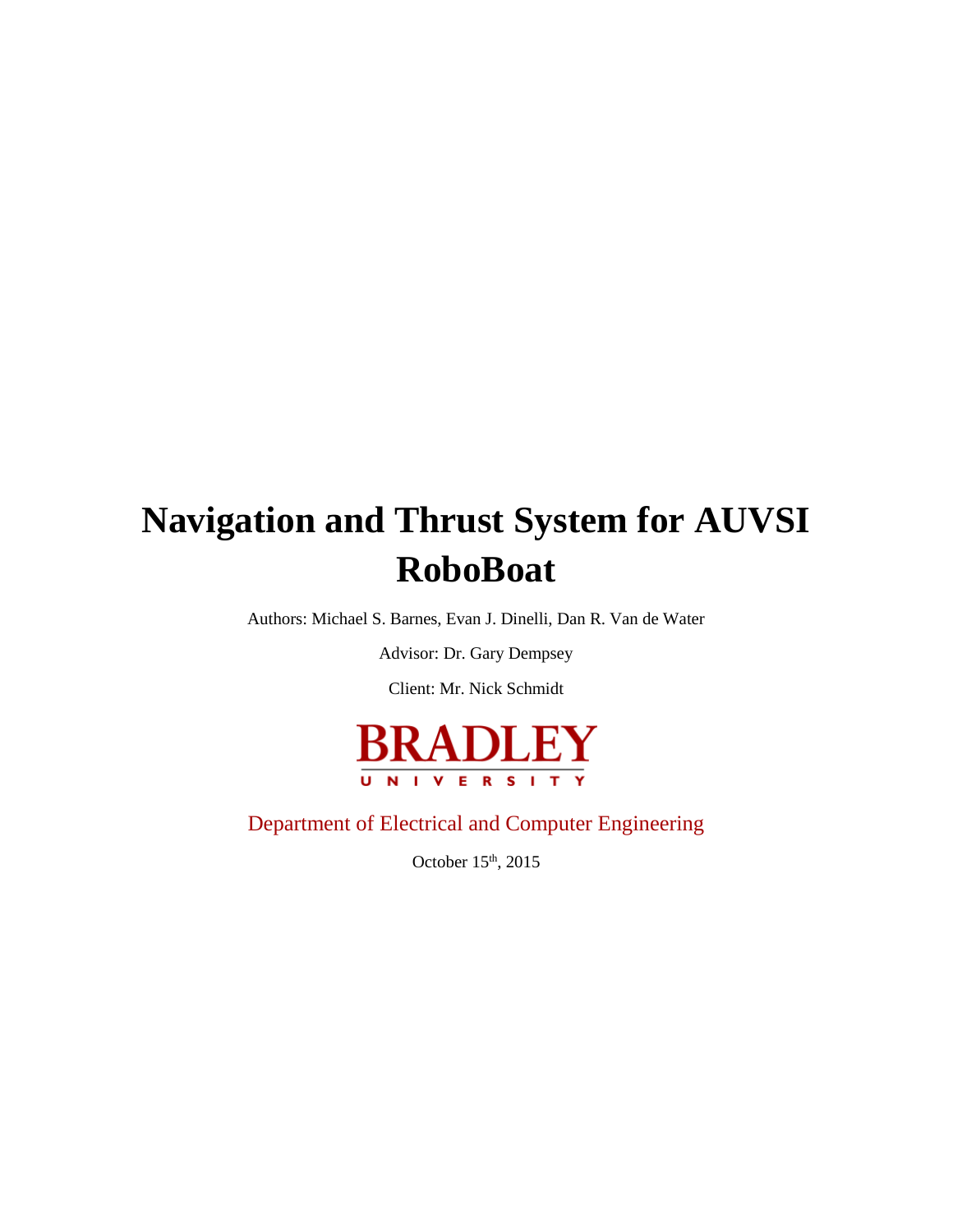# EXECUTIVE SUMMARY

Bradley University Department of Electrical and Computer Engineering has dedicated a senior capstone project to designing an autonomous robotic boat to compete in the Association for Unmanned Vehicle Systems International (AUVSI) RoboBoat competition. However, the task of designing the boat for competition has proven a task that is seldom completed within the time span of the senior capstone project timeline. To make the task of building a competition RoboBoat more feasible, the Navigation and Thrust System is being proposed. This system will function as the basis for any future attempts at designing a competition RoboBoat. This system will deliver the means of propulsion for the physical boat, as well as providing location and orientation information upon request. This system will reduce the requirements of a competition RoboBoat design to allow future senior capstone projects the ability to compete in the RoboBoat Competition.

The designed Navigation and Thrust system will consist of two main subsystems. The first subsystem is thrust, also called propulsion. This aspect of the system will be responsible for moving the RoboBoat frame around a body of water. Propulsion will be achieved utilizing four Blue Robotics T100 thrusters, which is a constraint for the system because the department has previously attained these thrusters and they can be inherited at no cost. To control the speed and direction of the RoboBoat the system will utilize a remote control (RC) signal processor as well as a motor control unit. Together these two components will achieve the task of moving the RoboBoat in a body of water, completing the thrust subsystem.

The second subsystem designed for the Navigation and Thrust system is navigation. This aspect of the system will be responsible for sending the location and orientation of the RoboBoat in a preprocessed packet, upon request from an outside processing unit. Historically the RoboBoat competition has been hosted on a five-acre lake, so it is essential to have the ability for a RoboBoat to know accurately where it is located and oriented at any time. The autonomous aspect of the competition requires that the boat be capable of collecting data to know what it takes to manipulate the boat to achieve the desired tasks. This task will utilize a global position system (GPS) and a compass to read the information on the current location and orientation of the RoboBoat. The data will then be processed and placed into a packet that can be sent out of the Navigation and Thrust system upon an external request signal.

Due to previous designs of the Bradley University RoboBoat, the Navigation and Thrust system design will be constrained to use previously purchased hardware. The thrusters that this system is required to utilize are the Blue Robotics T100 Thrusters, as previously stated. The RC signals must be sent and received using the Futaba T6EX transmitter and 617FS receiver. The department has previously purchased these components. Therefore, their cost will not be considered in budget of \$500 for the Navigation and Thrust system. The most important aspect of the system is that future Bradley University RoboBoat teams easily reuse.

The proposed Navigation and Thrust system will allow future senior capstone projects to compete in the AUVSI RoboBoat competition. The ability for these future teams to compete will provide a great engineering experience for the team members, as well as exposure to the Bradley University Department of Electrical and Computer Engineering.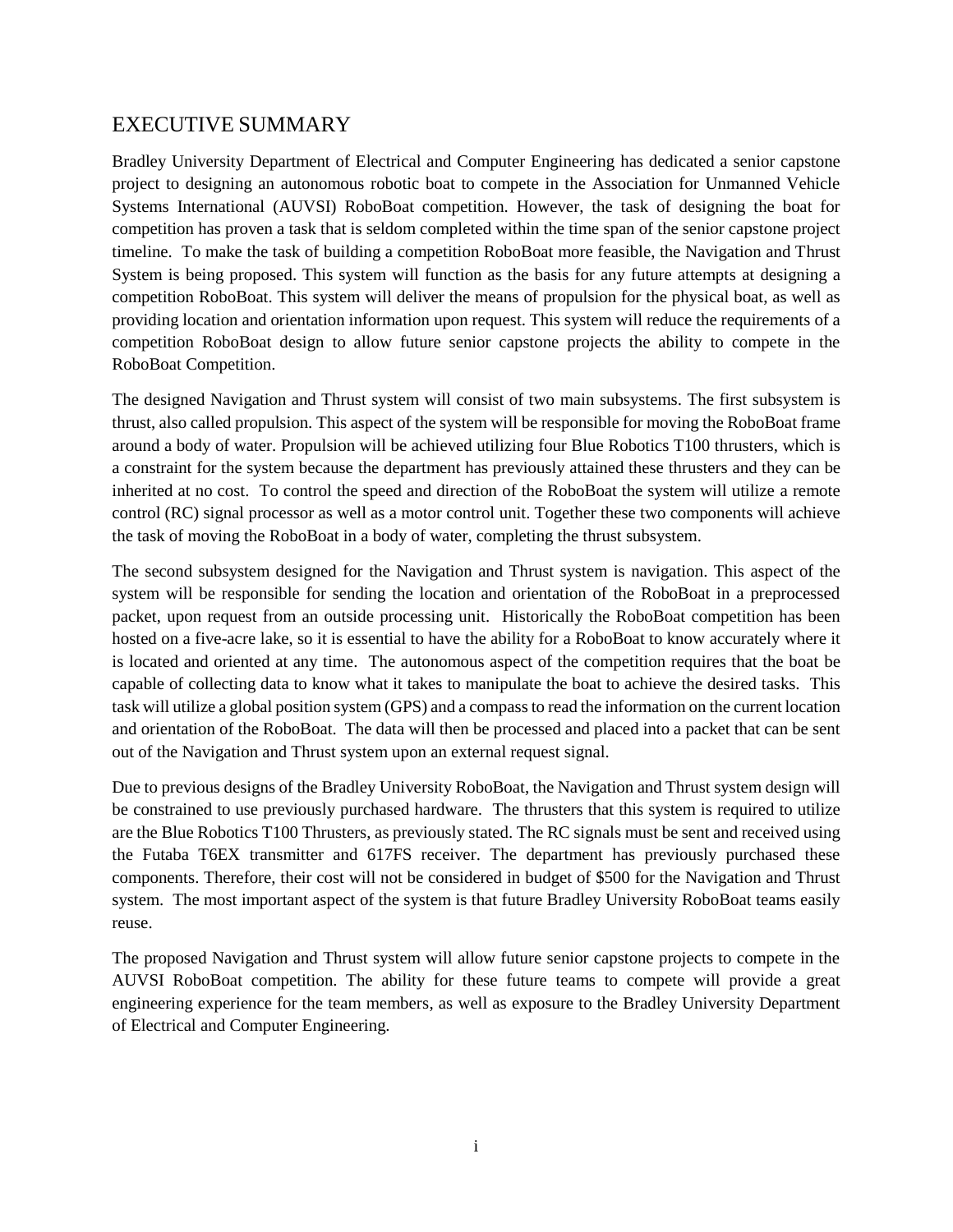#### **ABSTRACT**

In this document a navigation control system capable of collecting data from a global positioning system (GPS), compass, and remote control (RC) transceiver is proposed. This system will serve as a framework for future senior projects from the electrical and computer engineering (ECE) department intended to compete in the Association for Unmanned Vehicles Systems International (AVUSI) Roboboat competition. This competition, hosted by a non-profit organization devoted to advancing the unmanned systems community, provides an opportunity for student teams to race autonomous service vehicles on water. The proposed system will interpret the location and orientation of the boat in addition to controlling the movement of the boat. Location and Orientation data will be processed and sent out upon a request from an external processor. Interpretation of RC signals will result in movement of the boat by actuating four brushless direct current motors, also known as thrusters. The Bradley University ECE department has attended the AVUSI Roboboat competitions in the past and noted an extreme amount of time that the competition requires from students. The functionalities of this system will allow for reduced development time of an autonomous vehicle for future senior projects to participate in the AUVSI Roboboat competition.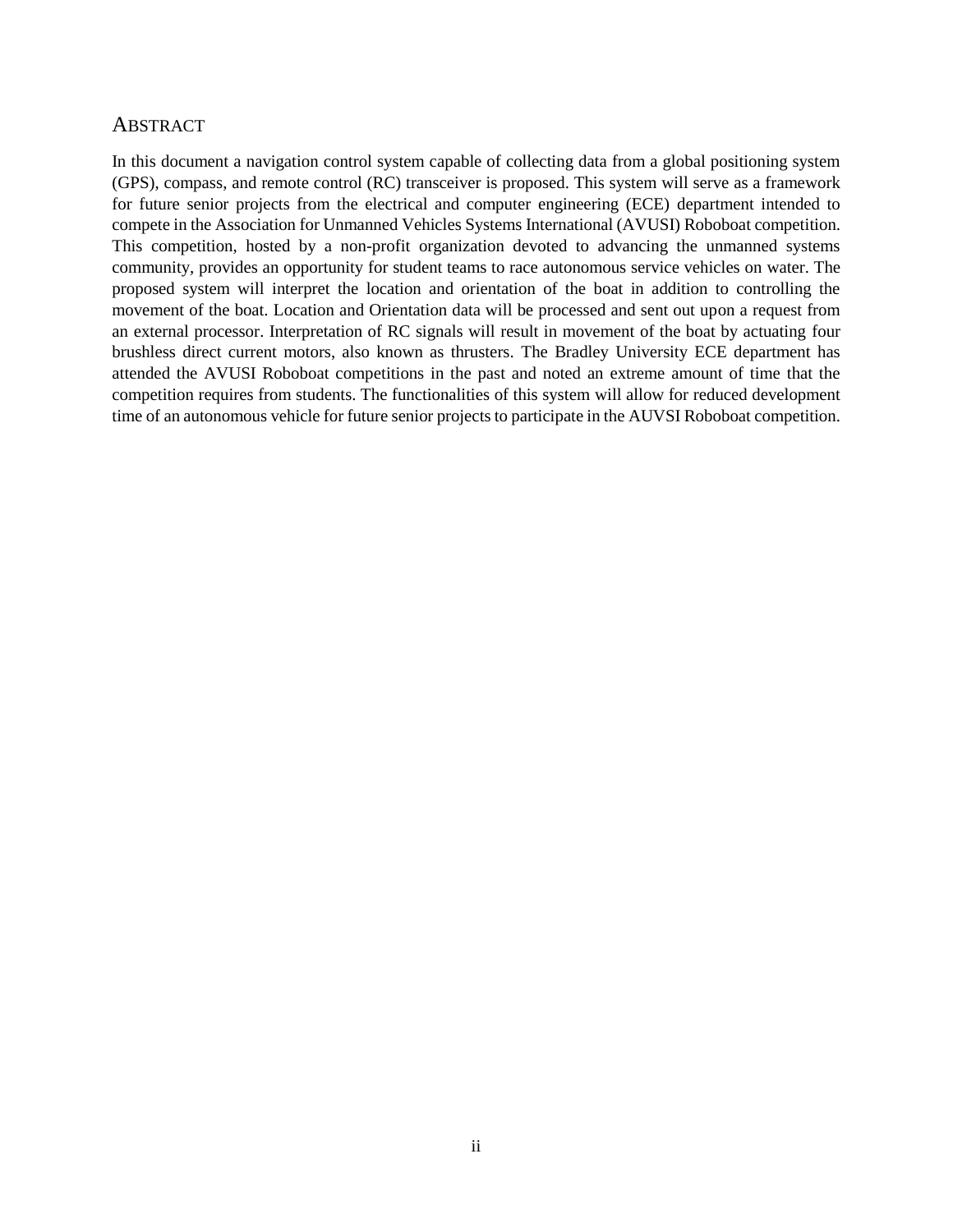# TABLE OF CONTENTS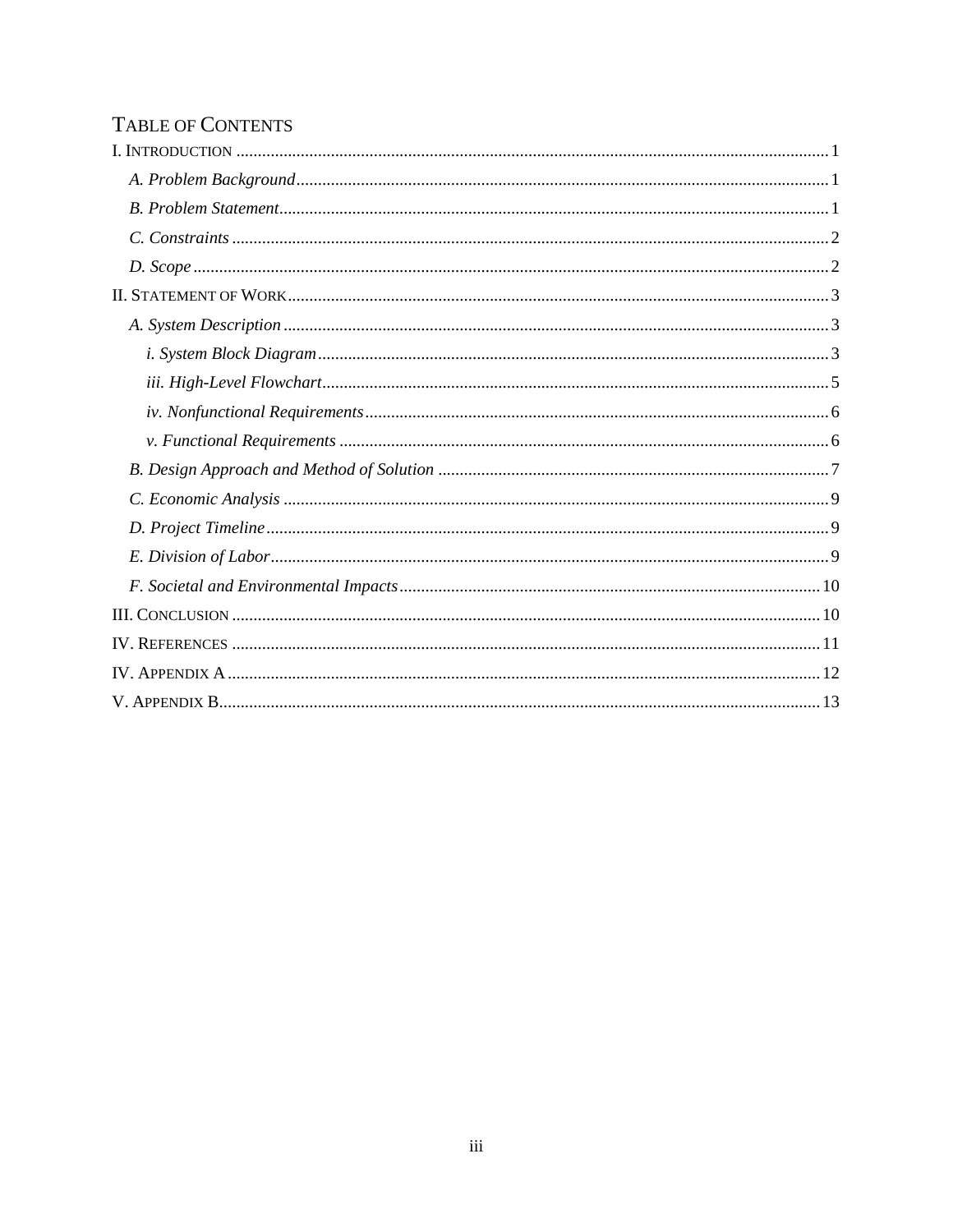# <span id="page-4-0"></span>I. INTRODUCTION

## <span id="page-4-1"></span>*A. Problem Background*

The Association for Unmanned Vehicle Systems International (AUVSI) is a non-profit organization devoted to advancing the unmanned systems community. AUVSI is responsible for the creation of the International RoboBoat Competition, an event that allows student teams to race autonomous surface vehicles (ASVs) on the water. Participating teams are tasked with designing an ASV that can navigate through an aquatic obstacle course to complete various challenges.

Bradley University participated in the RoboBoat competition in 2012 and 2013. The inaugural launch of the boat was the product of seniors Jeremy Borgman and Max Christy with the assistance of juniors Zackary Knoll and Steven Blass. The boat featured a catamaran style frame that relied on dual pontoons to float. This design allowed for slow speed and stability. Both pontoons allowed for a flat surface on which electronic systems could be mounted. Two direct current (DC) motors delivered propulsion to the boat. Additionally, four maneuvering thrusters were used as required by the system. The primary decisions made by the system were completed on an ARM Processor (Beagleboard XM) utilizing a USB Webcam. The first team to compete at the RoboBoat competition earned 8th place out of 16 teams.

The second team to compete at the AUVSI RoboBoat competition did so in 2013. The two primary designers on the team were Zackary Knoll and Steven Blass, the juniors who worked on the 2012 boat. The seniors had assistance from supporting underclassman Bradley Lan and Daniel Van de Water who were able to assist in the development and fabrication of on board systems. Both seniors were able to make several modifications to improve the performance of the entire system. These modifications included a motor controller upgrade, a transition to an Intel i3 primary processor (replacing the Beagleboard XM), and the utilization of two USB cameras. New edge detection capabilities were also added using a laser illuminated detection and ranging (LiDAR) unit. The second team to compete in the RoboBoat competition earned 5th place out of 15 teams.

While the 2016 competition is likely out of reach, designing a platform base offers a challenging and rewarding project. The subsystem being developed will include a remote control (RC) decoder, a global positioning system (GPS) and compass unit to process data, as well as a motor controller for four brushless DC thrusters. While a competition RoboBoat would require much more design, this system will function as a foundation for future projects. This will hopefully lead to future competition for the Department of Electrical and Computer Engineering at Bradley University.

## <span id="page-4-2"></span>*B. Problem Statement*

Mr. Nick A. Schmidt, who sponsored and led previous AUVSI RoboBoat teams for Bradley University, requires a system to serve as the framework for the RoboBoat competition. For the competition the boat needs to move and to specific locations around a large lake, so the two main subsystems for the framework accomplish navigation and propulsion. The system is constrained by the past competition rules that have been nearly consistent for the entire history of the competition and are found in [1]. In order for the system to be a useful framework for the competition RoboBoat, it should be reusable and water resistant. Other requirements from the Bradley University Electrical and Computer Engineering Department for the system include a \$500 maximum budget and a mode switch for the system. The mode switch increases reusability by adding an RC signal that would switch the competition boat to either RC-controlled propulsion or autonomous mode.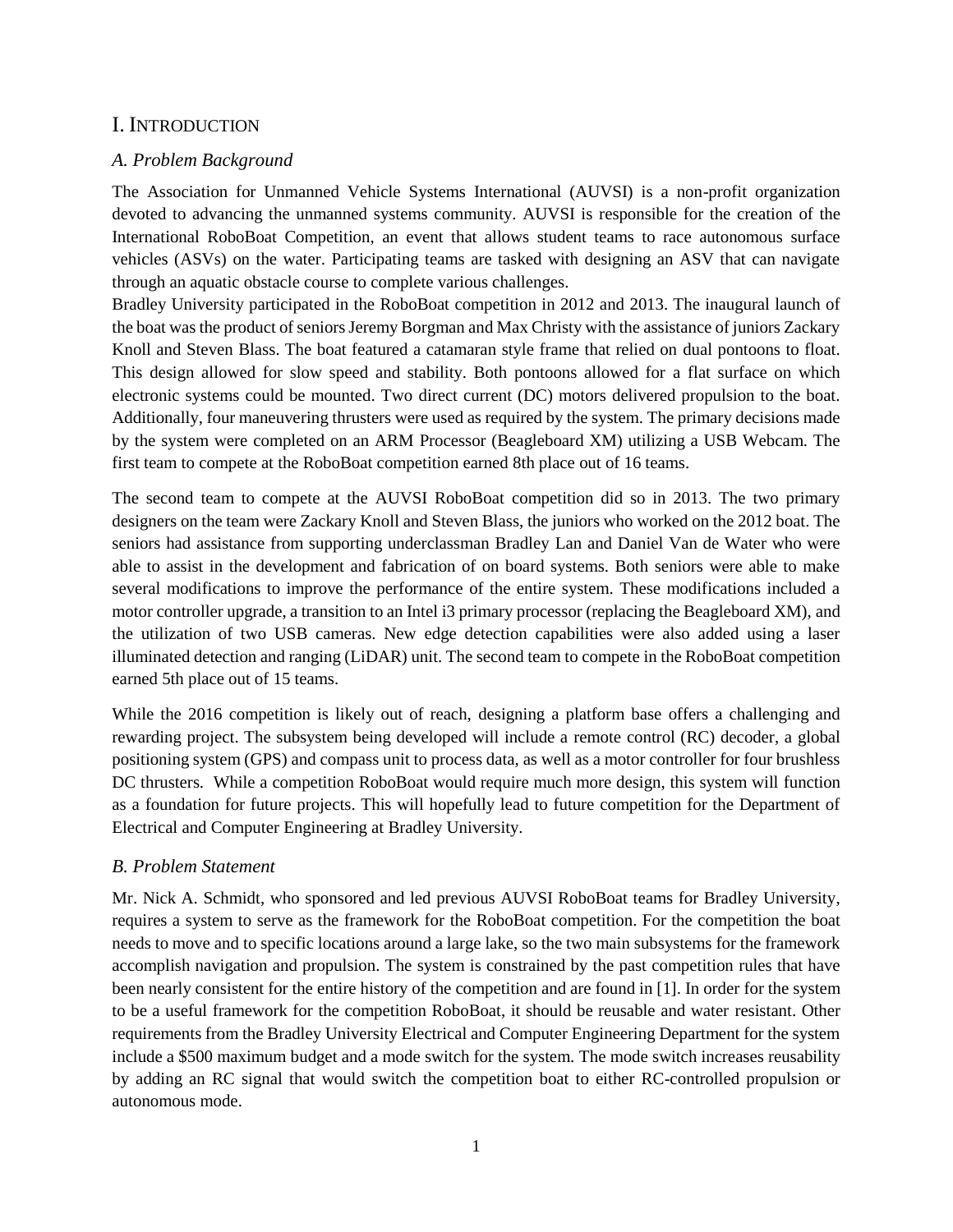# <span id="page-5-0"></span>*C. Constraints*

The proposed Navigation and Thrust system must meet all of the constraints listed in Table I. All of the constraints besides the cost are derived from past AUVSI RoboBoat competition rules found in [1]. The Navigation and Thrust System must meet the constraints for the actual competition because it is serving as a framework for it. The competition rules set the weight and physical dimension constraints. Runtime communication for the RoboBoat is constrained to not changing any software or logic. The T100 thrusters are 12 volt (V) brushless DC thrusters that will be used to execute the RC commands for the propulsion system. The RC commands must be an input to the system using the Futaba T6EX RC controller and received by the Futaba 617FS RC receiver. The propulsion system must also include a physical motor kill switch that shuts off any power to the motors for safety. The maximum budget for the project is \$500.

# TABLE I. LIST OF CONSTRAINTS

The system must not have communication that can change its software and/or logic during a runtime

The system must use the T100 thruster

The system must use the Futaba T6EX Transmitter and 617FS Receiver

The system must be under 5 kg

The system must cost less than \$500.00

The system must be contained within 30 cm x 30 cm x 20 cm

The system must be powered by a 12 V battery

The system must include a physical kill switch

## <span id="page-5-1"></span>*D. Scope*

Due to the fact that the Navigation and Thrust system is a subsystem of a competition RoboBoat it is imperative to define what is within the scope of the proposed system. Defining what will be designed in the Navigation and Thrust system is vital to the project's success. Table II that follows defines what is in and out of scope for the designed system.

# TABLE II. PROJECT SCOPE

| In Scope                                 | <b>Out of Scope</b>     |
|------------------------------------------|-------------------------|
| <b>Motor Control</b>                     | <b>Image Processing</b> |
| <b>Remote Control</b>                    | Central Processor       |
| <b>GPS &amp; Compass Data Processing</b> | Autonomous Control      |

As can be seen in Table II the design of the central processor to handle interfacing the entire boat is not within the scope of the Navigation and Thrust system. This will force the team to design methods to test the various aspects of the system. The RC system will issue commands to the motor system. Note that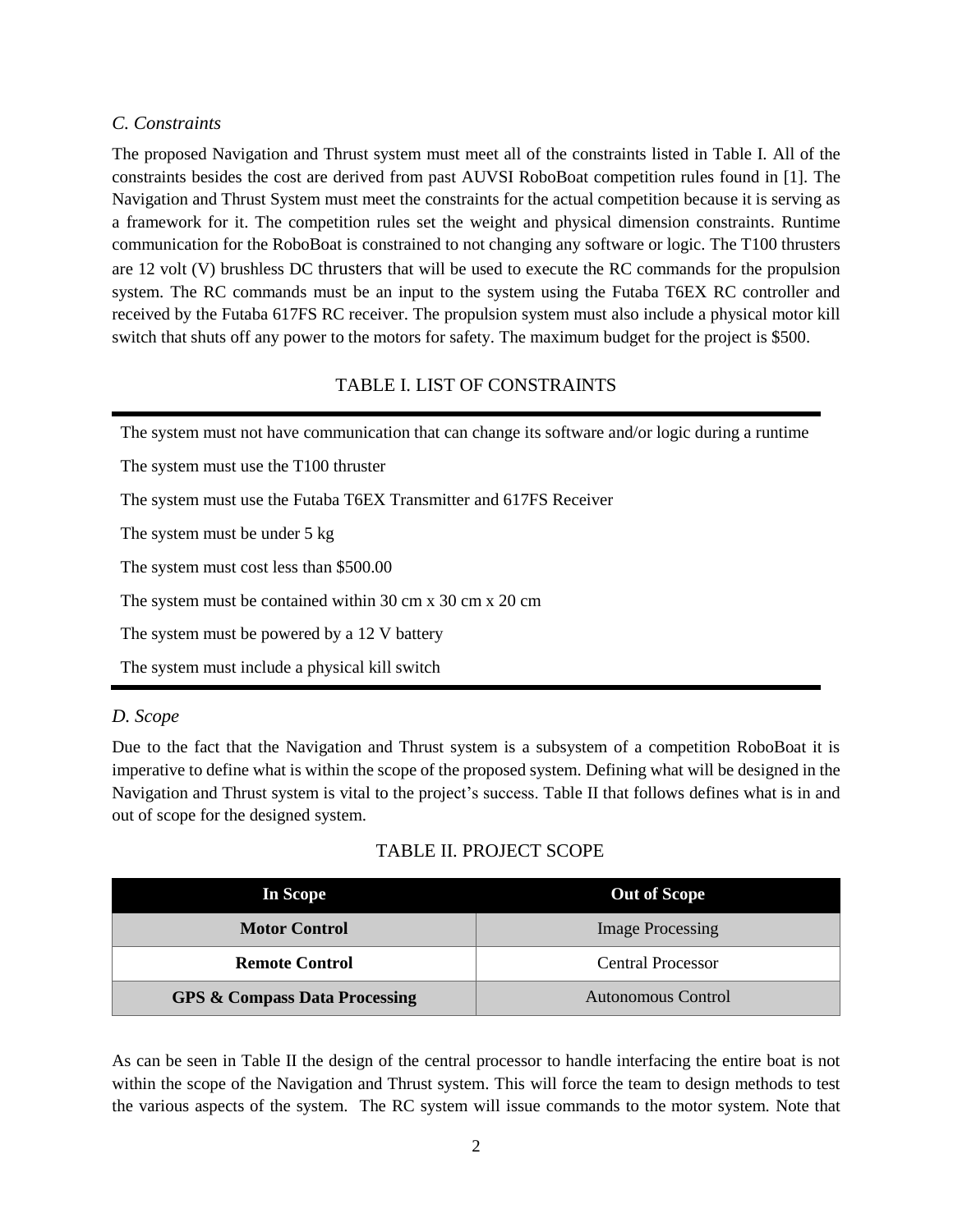motor and thruster are used interchangeably because in our case we only have one type of motor, which is the T100 thruster. The motor control system will be a microcontroller-based system that receives instructions from the RC system and controls the thrusters through software to provide thrust instructed by the RC system. Together these aspects should allow the boat to predictably move through the water from the speed and direction commands. The GPS and compass data processing will require an external processor to make a request for the information. Once the request signal is received then the microcontroller-based controller will accept the signal and transmit a bundled sensor data. The external system will then be responsible for the receiving of the data packet.

#### <span id="page-6-0"></span>II. STATEMENT OF WORK

#### <span id="page-6-1"></span>*A. System Description*

The input-output relationship of the Navigation and Thrust system is visually represented in Figure 1 on the next page. The system will accept a 12 V DC battery supply to power the system. As previously discussed, GPS and compass processing must accept a request signal as an input to know when this data is required by the external processor. Historically the RoboBoat competition has required a kill switch to remove power to all thrusters in case of an emergency. With this requirement the Navigation and Thrust system must have the ability to accept a hardware motor kill signal. Finally, the designed system must have the ability to accept the RC signals generated by the Futaba T6EX transmitter. These signals include both speed and direction controls through the joystick movement, a mode switch to allow the user to choose between autonomous and RC mode, and a kill signal that will shut down the thrusters through software.



#### <span id="page-6-2"></span>*i. System Block Diagram*

**Fig. 1 System Block Diagram for Navigation and Thrust system**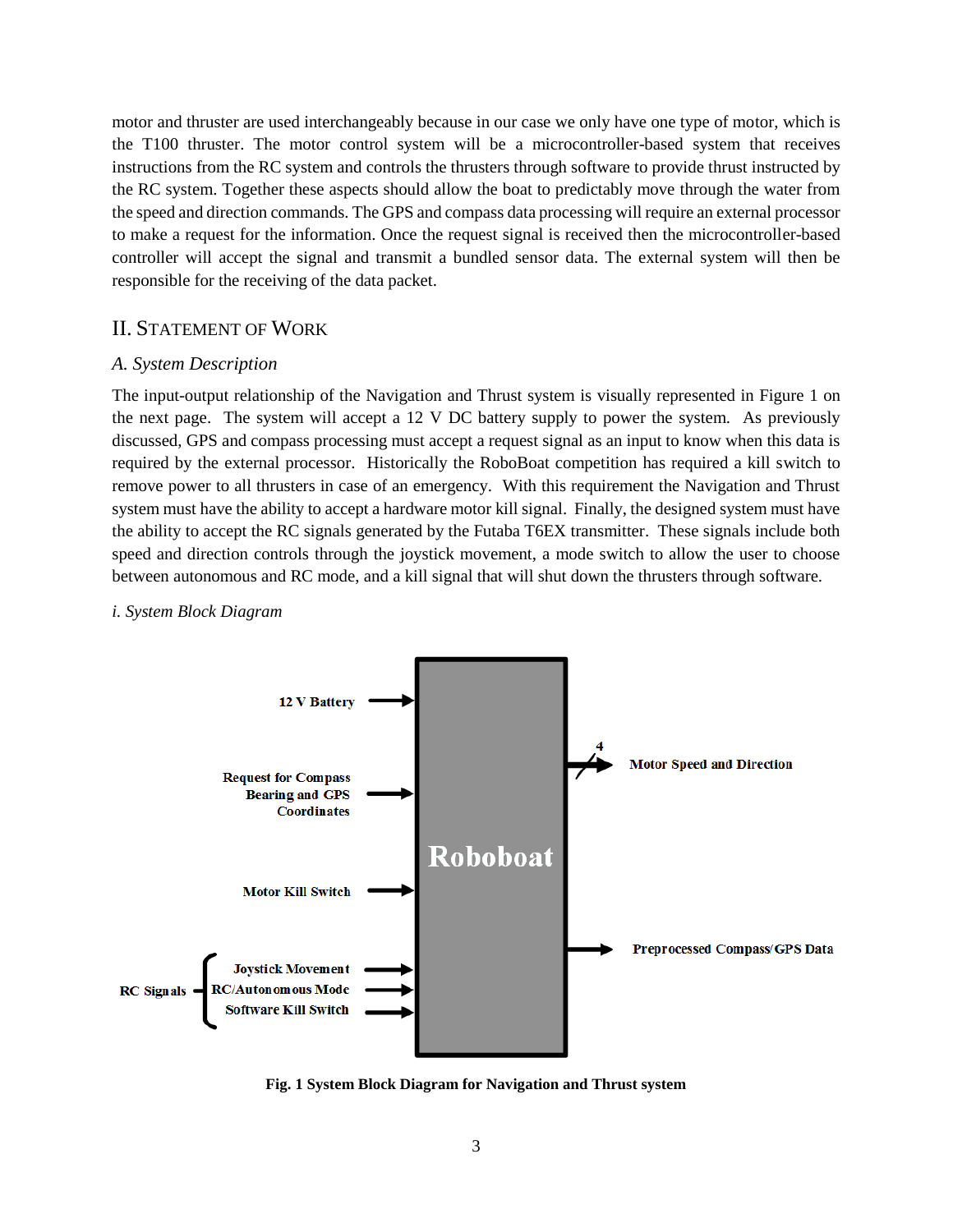The overall system block diagram in Fig. 1 shares a 12 V battery as the power source. The other inputs and outputs for the system are independent for the propulsion and thrust systems. The propulsion system inputs include the motor kill switch and the RC signals. The RC signals are sent to the system with the Futaba T6EX Transmitter and received by the Futaba 617FS Receiver. The signals control the movement of the four T100 thrusters with a joystick that sends signals for forward movement and another designated for turning left or right by changing which direction each motor shaft rotates. The motor movement is the speed and direction output for the system. A toggle switch on the RC transmitter sends a signal to shut off the motors when active. Another switch is used to determine if the system is in RC or autonomous mode. The autonomous mode functionality will not be completed but the switch is still necessary to meet a constraint for the system. The navigation system inputs include requested GPS coordinates and compass bearing determined by sensors. The GPS and compass signals will be preprocessed and output from the system as packaged data.



#### *ii. Subsystem Block Diagram*

**Fig. 2 Subsystem Block Diagram for Navigation and Thrust system**

Figure 2 displays how the inputs to the Navigation and Thrust system will be converted into the stated outputs. All of the RC signals connect to the RC receiver, which then communicates the data to the RC control unit through a serial connection. This unit then processes all of that information and sends the information to the master motor control block. This block will be responsible for parsing the RC data into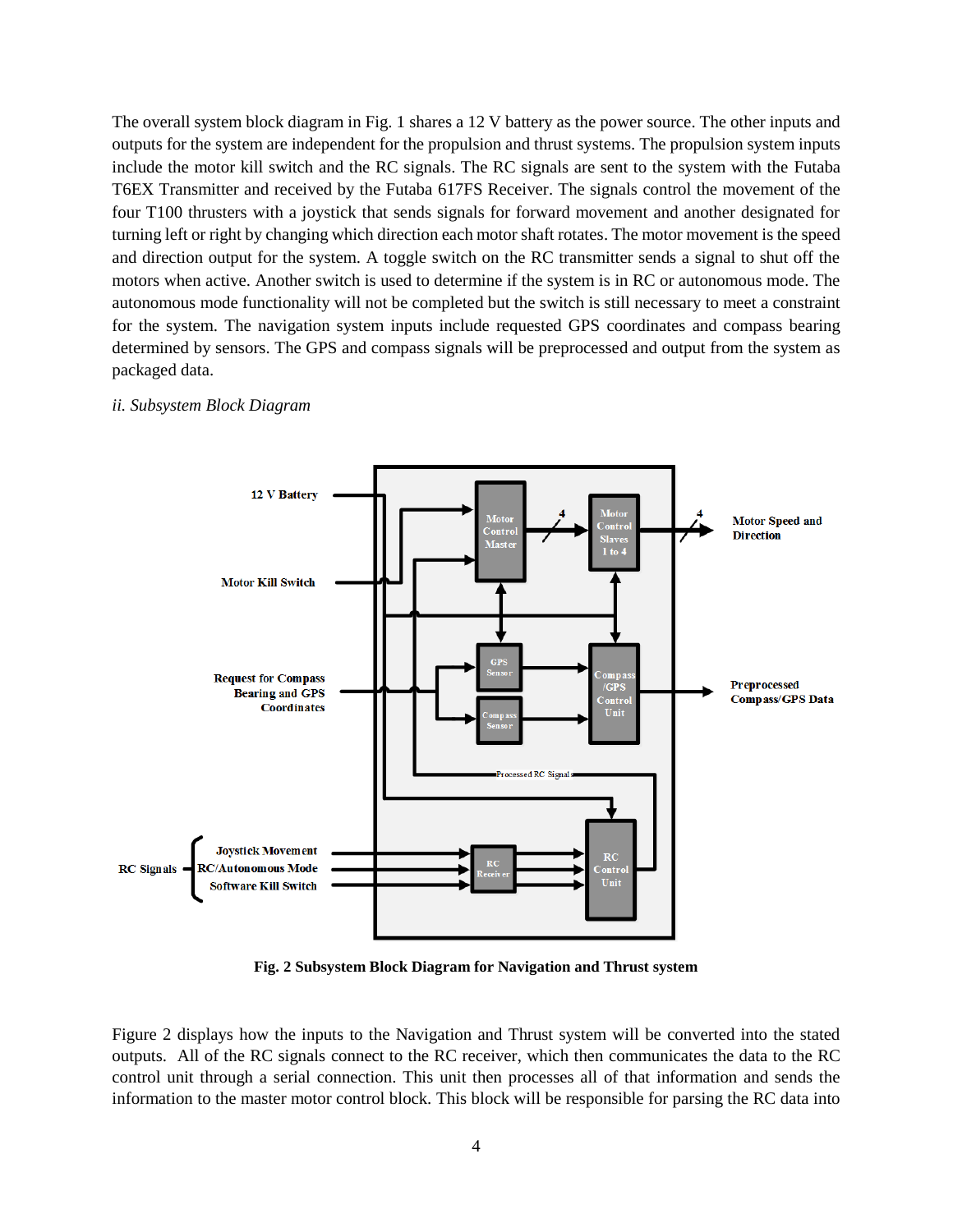individual motor speed and direction commands to be sent on to the four separate motor control slaves. The motor control slaves are then responsible for executing the speed and directions commands from the master motor controller, by actuating their specified motor in the manner required.

As can also be seen, the request for compass bearing and GPS coordinate signal will trigger the most recently collected data from the GPS and compass controller to be sent out. Both sensors will be continually accumulating and keeping only the most recent set. The RC control unit will then be responsible for converting this data into a defined packet that contains all of the necessary information. This information will then be sent out for interpretation and use by an external processor in future versions of the RoboBoat. The 12 volt battery input is also distributed to all of the blocks, displaying that the power for the system will come entirely from the input battery.

### <span id="page-8-0"></span>*iii. High-Level Flowchart*

Both the navigation and the thrust aspects of the Navigation and Thrust System will require software to control their operations. The flowcharts that follow describe how the designed software will achieve the desired tasks.



**Fig. 3. Thrust Aspect Flowchart Fig. 4.Navigation Aspect Flowchart**

Figure 3 describes the functionality of the software that will control the movement of the RoboBoat in water. After initialization the system will receive RC signals from the Futaba T6EX transmitter. These signals will then be processed into a speed and direction for the boat. This speed and direction information will be sent to the master motor controller that will determine how each motor needs to turn to achieve the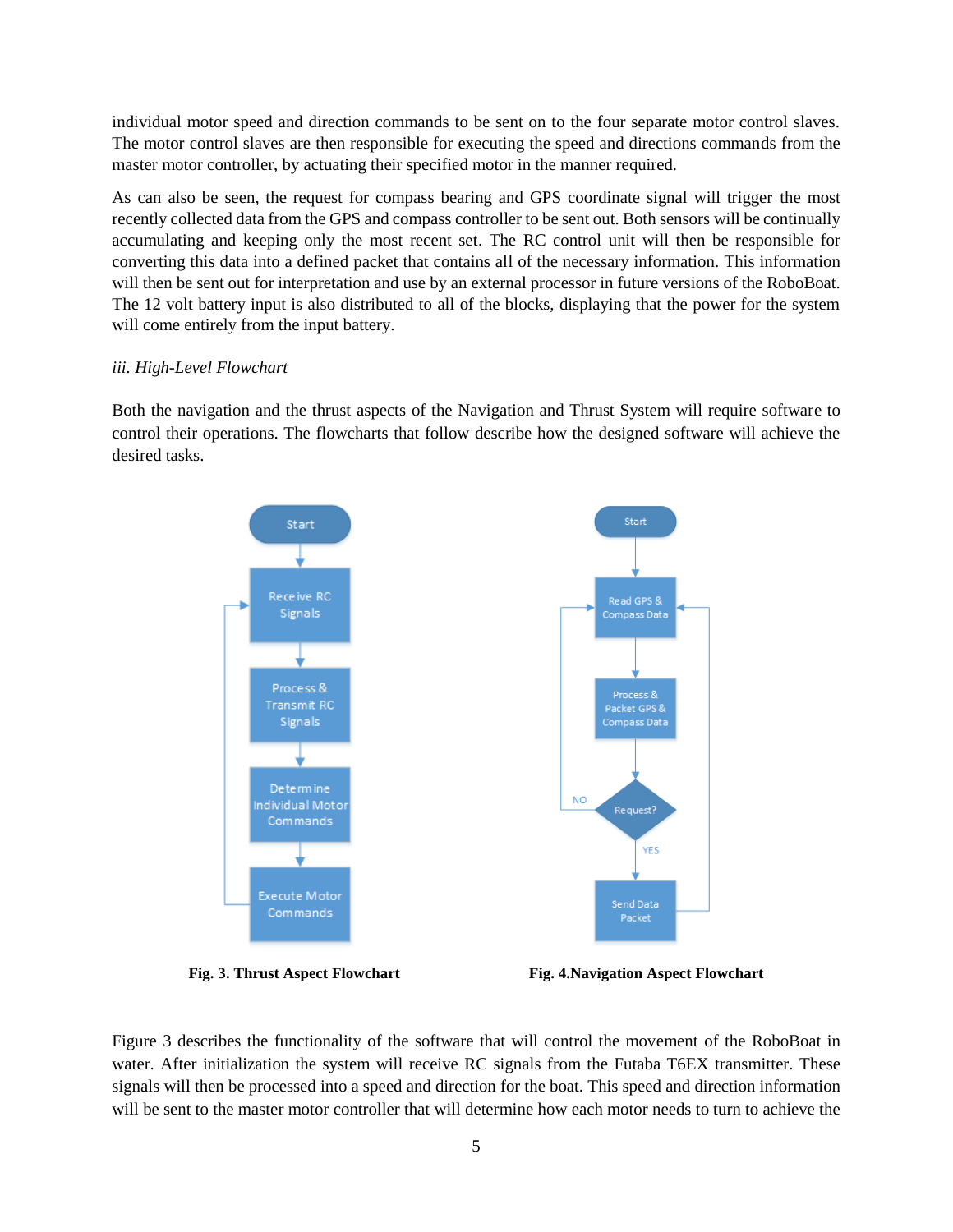desired motion. Turning will be the result of a velocity difference between thrusters. The master will then control four slave controllers to execute the commands to the Blue Robotics T11 thrusters.

The most significant portion of the navigation aspect of the system is based on the software describe by Figure 4. This flowchart describes how the system will interpret the boat's location and orientation. Once the devices are initialized the system will read the data sent by the sensors that collect GPS and compass data. Once this data is collected, the system will then process that data into a predetermined data packet that will make the data more useable by an outside source. Next the system will check if an external request signal has been sent into the system. If this request has been made the system will send out the data packet and then begin collecting the next data point. If no request has been made, the system will simply read the next data point and begin processing that information.

#### <span id="page-9-0"></span>*iv. Nonfunctional Requirements*

# TABLE III. LIST OF OBJECTIVES

| The system should be reusable.        |  |  |
|---------------------------------------|--|--|
| The system should be water resistant. |  |  |

The nonfunctional requirements, as listed in Table III above, are requirements of the system that will not be evident through the inputs and outputs. As the Navigation and Thrust system is to be utilized as a building block for future RoboBoat teams, the system must have the ability to be utilized as designed in the future. For the system to be reusable, it must be designed effectively and documented such that new can acclimate to the system quickly. This means that the inputs and outputs to the system must have a very firm definition of what will be accepted and sent out of the system. This will allow outside users the ability to quickly and effectively utilize the Navigation and Thrust system.

Due to the fact that the system will be implemented onto a boat, the system must be resistant to normal splash that may occur as well as handle any weather that may arise. The failure to create a water resistant design will prove to result in an obsolete product. The components designed must be housed in a manner that will prevent normal operation of the boat from destroying the designed system.

#### <span id="page-9-1"></span>*v. Functional Requirements*

Table IV that follows displays the functions that the Navigation and Thrust system will accomplish and how they will be deemed a success. This table spells out what the system must be able to do and how it should function.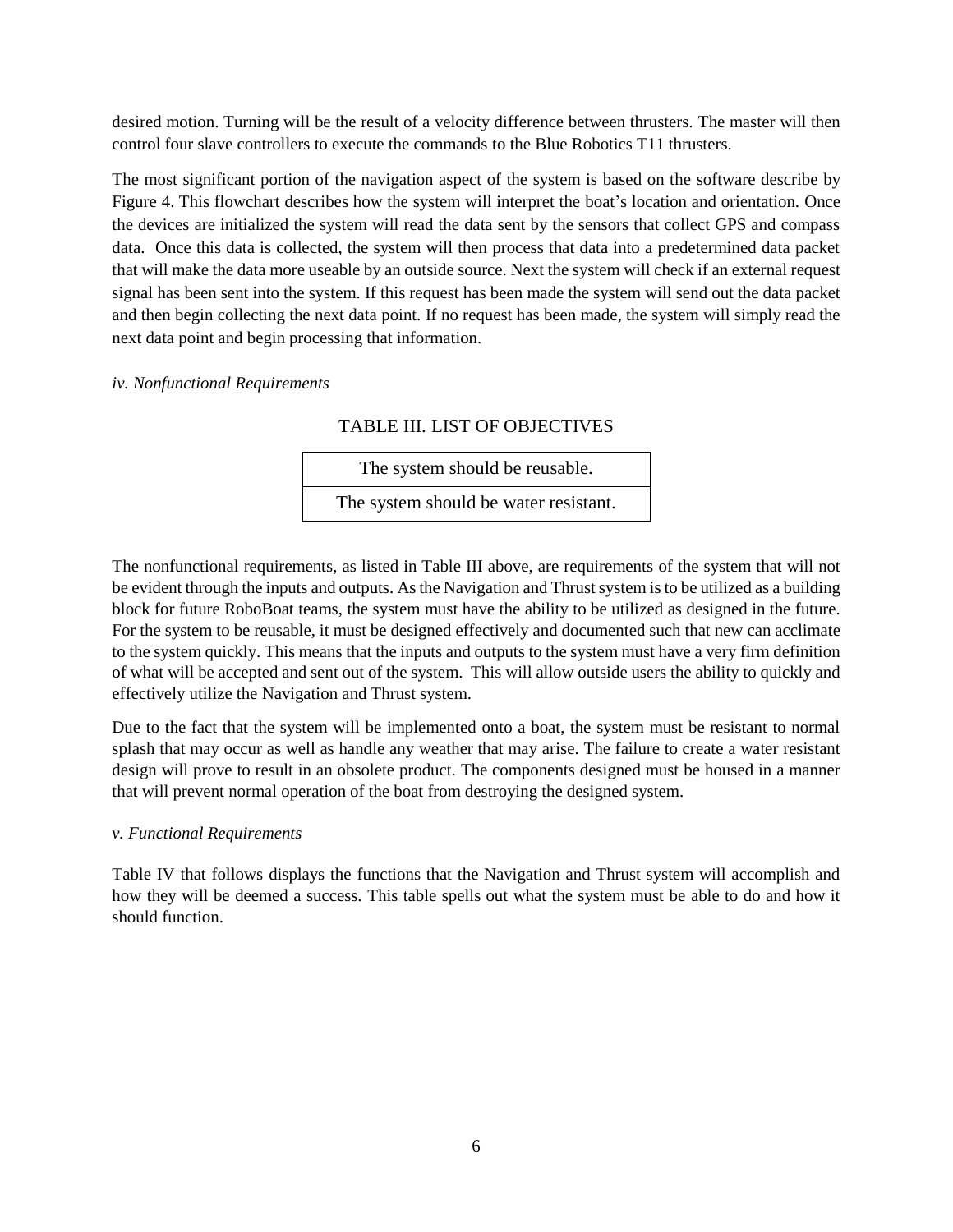| Subsystem                | <b>Function</b>                                                                 | Specification                                                                                                                                                                                                                                                                                                                                      |  |
|--------------------------|---------------------------------------------------------------------------------|----------------------------------------------------------------------------------------------------------------------------------------------------------------------------------------------------------------------------------------------------------------------------------------------------------------------------------------------------|--|
| <b>Thrust System</b>     | The system must accept a<br>mode signal.                                        | Interface: The system will have two modes of<br>operation. RC mode will execute motor speed and<br>rotational direction instructions based on the status<br>of the RC transmitter. Autonomous mode will<br>receive and execute motor speed and rotational<br>direction instructions from an external processor<br>(not developed in this project). |  |
|                          | The system must accept a<br>software kill signal to shut<br>down the thrusters. | Interface: The system should accept a kill signal<br>sent from the RC controller that will issue a shut<br>down instruction to the master motor controller.<br>The system will then physically disconnect the<br>motor power bus from the FET system. The<br>shutdown process will take less than 1.5 seconds.                                     |  |
|                          | The system must include<br>a physical kill switch.                              | Performance: The system should have a switch<br>that will physically disconnect the motor power<br>bus from the FET system (taking less than 1.0<br>second for completion).                                                                                                                                                                        |  |
|                          | The system must execute<br>motor speed and direction<br>commands.               | Performance: The system will receive and execute<br>at least 5 motor speed and rotational direction<br>signals per second from the RC control unit.                                                                                                                                                                                                |  |
| <b>Navigation System</b> | The system must transmit,<br>on request, GPS and<br>compass processed data.     | Interface: The system should accept a request<br>signal from an external CPU.<br>Performance: Accuracy of compass signal will<br>have an error less than $+/- 2^{\circ}$ . Accuracy of GPS<br>signal will have an error less than $+/- 2.0$ meters.                                                                                                |  |

# TABLE IV. FUNCTIONS AND SPECIFICATIONS

## <span id="page-10-0"></span>*B. Design Approach and Method of Solution*

The navigation system consists of a GPS and compass unit because the RoboBoat competition area is a large lake. GPS coordinates are provided for each of the missions and in order for the vehicle to travel to each mission area its GPS coordinates are necessary. A compass is needed as well so the vehicle can be properly orientated as it navigates the competition area. On request, the system must transmit global positioning system (GPS) and compass readings; therefore, a GPS and compass sensor are needed. These sensors are commonly sold as a single, combined unit or sold separately. The GPS and compass readings also need to be preprocessed and sent on request. Determining whether one microcontroller unit (MCU) or multiple are needed for the preprocessing and what kind of communication is best to send out the data packets was explored in the design space. Options considered for GPS and compass communication were are, Wi-Fi, Ethernet, and inter-integrated circuits (I <sup>2</sup>C).

These communications methods are a factor in selecting the GPS and compass units as well as the microcontrollers used to preprocess the readings. The communication technologies are all compatible with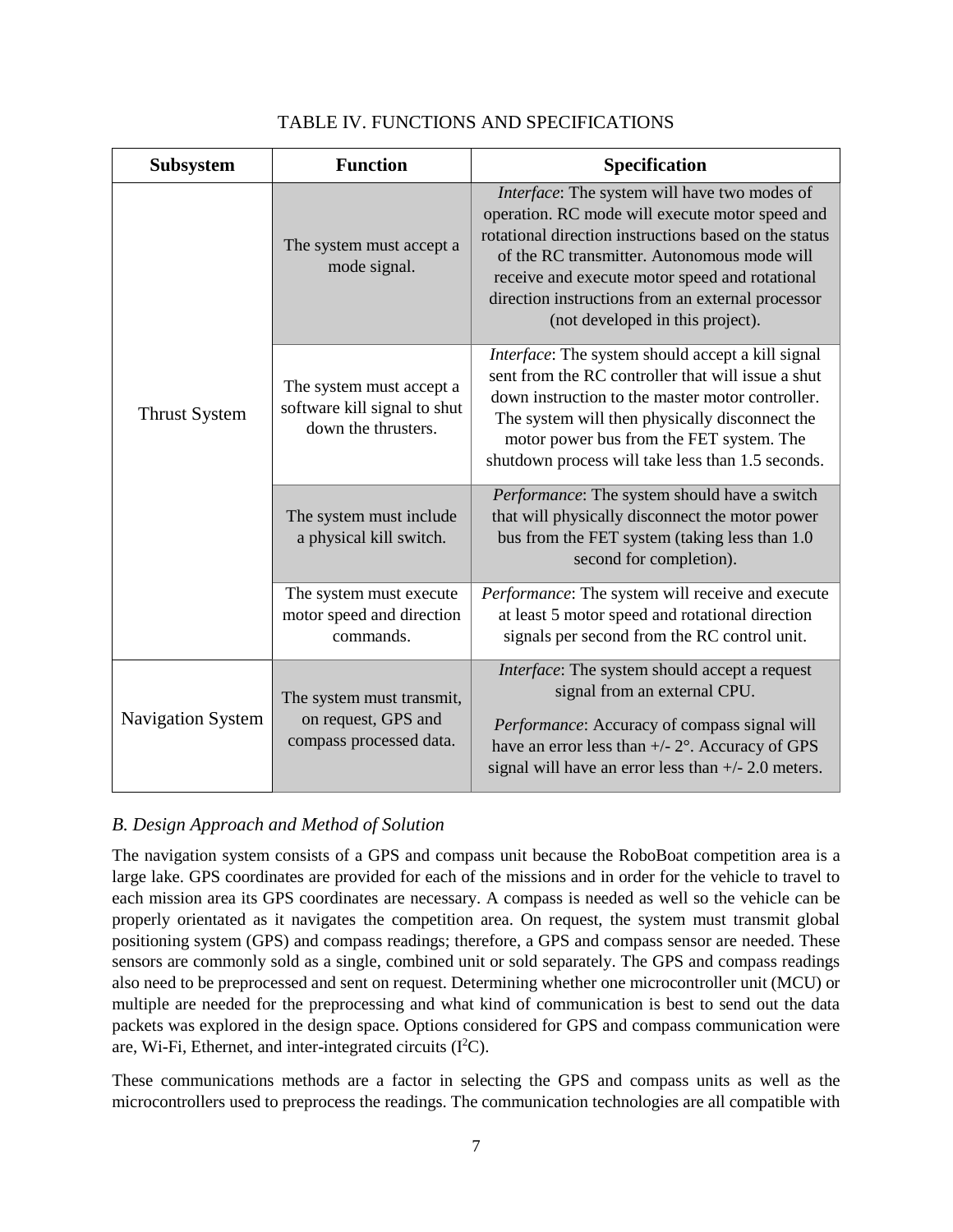standard computer motherboards, which positively contributes to the objective of having a system that is reusable.

The design method for the navigation system is to have separate compass and GPS sensors. The main reasons the sensors were not selected to be on a single chip is because the compass needs to have tiltcompensation built in and this was only found when the compass sensor was sold separately. One microcontroller will be used for processing the GPS coordinates and compass bearings. The selected compass transmits data via I<sup>2</sup>C so that is the communication technology between the device and the microcontroller. The GPS chip can communicate via I<sup>2</sup>C or serial and serial was chosen because of more experience programming serial connections in previous Bradley coursework. The control unit microcontroller will send the data, on request, via a serial connection such that it can be viewed and troubleshooter on computer terminal software.

To test the results of the navigation system the GPS coordinates and compass bearings data will be compared with other traditionally reliable devices to verify accuracy. Testing space includes outside areas on Bradley University's campus. A cart will be pushed around with the system transmitting the data to a computer via serial connection from the navigation control unit. The data will be stored along with the same data from a cellular phone to analyze the accuracy. The error will be later plotted in MATLAB.

To achieve the tasks of thrust, the system is constrained to using the Blue Robotics T100 thrusters as has been stated. This thruster is a brushless, sensorless DC motor. To control a brushless DC motor current needs to flow in the specified path, with the specified sequence for the motor to operate as intended. There are a couple of main strategies that have been used to control brushless DC thrusters. The first option is to use a motor driver. This device would accept a serial communication that delivers speed and direction commands for the motor. The second option is to use a motor predriver. This would work in a similar fashion to the motor driver however the motor predriver requires external circuitry to achieve full control of the brushless DC motor. The motor driver has internal metal-oxide-semiconductor field-effect transistor (MOSFET or FET) circuitry to properly switch the high and low sides of the thruster, this adds design to the use of the predriver. However the research on motor drivers showed that the power required by the Blue Robotics T100 thrusters was too great for any of the motor drivers. This led the design choice for controlling the thrusters to a motor predriver and external circuitry to convert the predriver signals into current for the thrusters

The next aspect of thrust is the need to convert a boat speed and direction command into speed and direction commands for the four individual thrusters. To handle this, the team will design a master-slave relationship between the boats speed and direction commands and the individual thrusters. The choice that was made was to use one master controller that would have control over four slave controllers, one for each motor. The master controller will be responsible for interpreting the speed and direction commands for the boat and determining the speed and direction for the thrusters. Once these commands are determined, communication between the master and slaves will control the thruster. The slave controller will then interface with the predriver set up that was discussed above. The slave will convert the motor speed and direction commands into signals that are acceptable to the predriver. Together the master and slave configuration will be able to control the speed and direction of the boat.

To complete the thrust aspect of the system, RC signals will be sent and received to generate the signals for speed and direction commands for the boat. The signals will be sent to the system using the Futaba T6EX transmitter. Once these signals make it into the system they will be received by the Futaba 6 17FS receiver, as this transmitter-receiver combination is a constraint given to this system. The RC signals received will then be sent to a microcontroller to process the string of characters into a form that will be common between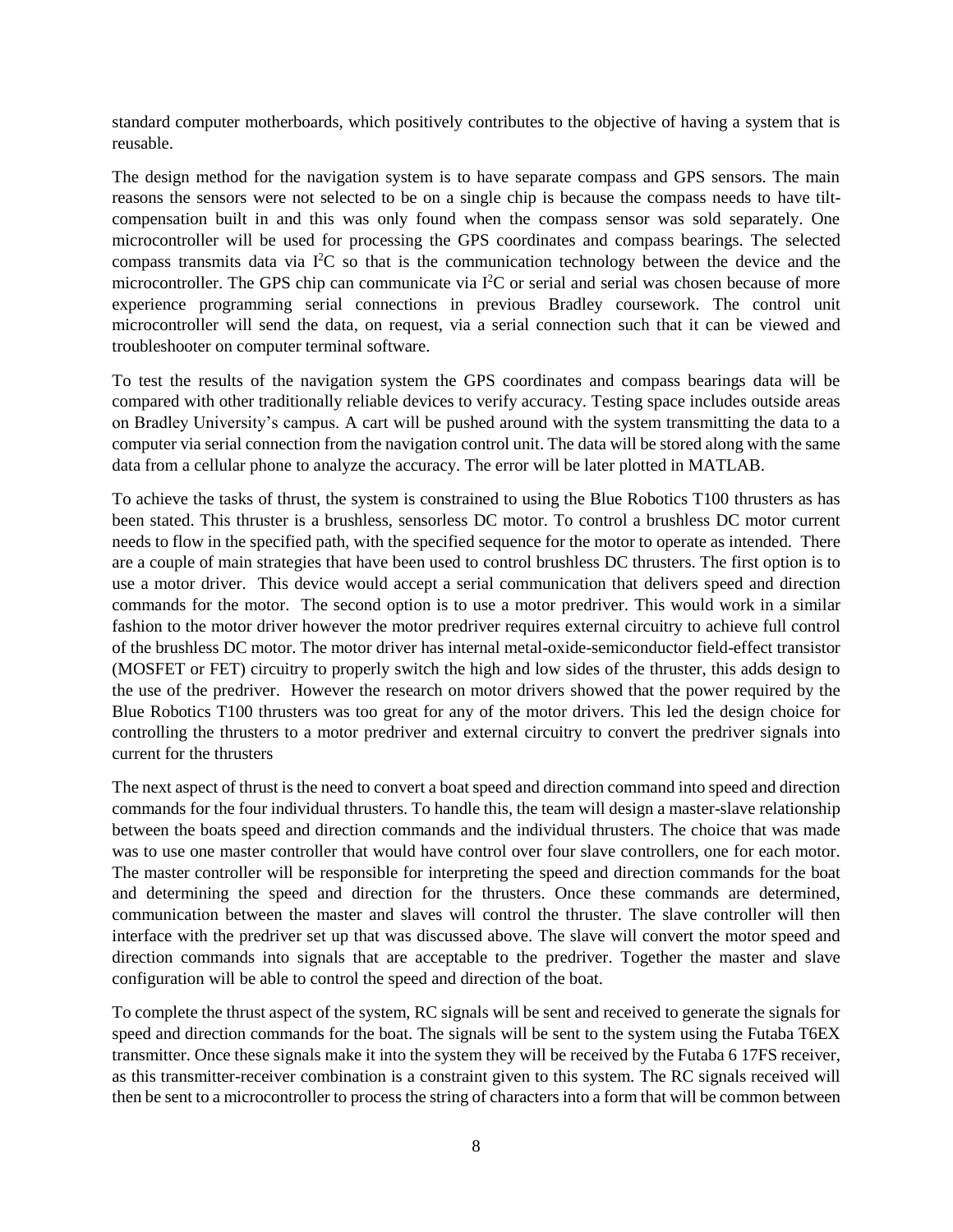the RC output and the motor control input. These signals will then be sent onto the master motor controller, to begin the process described above.

To ensure that the thrust aspect of the Navigation and Thrust System works as expected the system will be mounted onto the frame of the previous RoboBoat. Together the system will be placed into the pool at the Markin Recreational Center to test that the system is operating as expected.

# <span id="page-12-0"></span>*C. Economic Analysis*

A constraint upon the Navigation and Thrust System is that it cannot cost above \$500. As is true with any project, it is vital to plan how this budget will be spent to best optimize the system. The given budget is attainable for this project due to the fact that the Bradley University Department of Electrical and Computer Engineering had previously purchased the high cost items. The Blue Robotics T100 thrusters, as well as the Futaba T6EX transmitter and 617FS receiver are the devices that the department had previously purchased. The two largest portions of the budget will come from the compass and GPS units that will be purchased for the design of the navigation aspect of the system. Outside of these components the budget will be used to purchase a variety of microcontrollers as well as power electronics to handle the processing and execution of the systems functions. For a table that displays the budget in more depth, please see Appendix A.

# <span id="page-12-1"></span>*D. Project Timeline*

The Navigation and Thrust System is scheduled for completion the week of March 6<sup>th</sup>. This date was calculated by taking the amount of lab time that is given to and estimating the amount of time it would take to complete the task. The equation below was used to improve the estimation accuracy. Parameter  $t<sub>M</sub>$  is the most likely length of time based on productivity, realistic expectations for the activity, and dependencies on other participants and interruptions. The parameter  $t_0$  is the optimistic amount of time, and  $t_P$  is the pessimistic amount of time.

$$
t_E = \frac{t_0 + 4t_M + t_P}{6} \tag{1}
$$

Estimated time for project tasks was created using Equation 1. A table of estimated duration can be found in Appendix B.

## <span id="page-12-2"></span>*E. Division of Labor*

The high level tasks that must be completed for our project to be complete are RC control, Compass, GPS, FET system, and the Motor controller. These five tasks have been divided such that a team of three people can complete it.

RC control, Compass, and GPS can be grouped into one section, the navigation system, due to the similar requirements of all of the tasks (interfacing with sensors). This navigation system will require research into proper interfacing protocols. The current understanding is to use serial and I<sup>2</sup>C communication protocols to communicate with the sensors. This task has been given to Evan Dinelli because of his interest in communicating with sensors, knowledge in programming microcontrollers, and experience with I<sup>2</sup>C in previous lab work.

The thrust system is composed of two parts: the FET system and motor controller. The FET system will require research and knowledge on transistors and how to accurately assemble the circuit and adjust the switching time of the transistors to power the thrusters. This part of the thrust system has been given to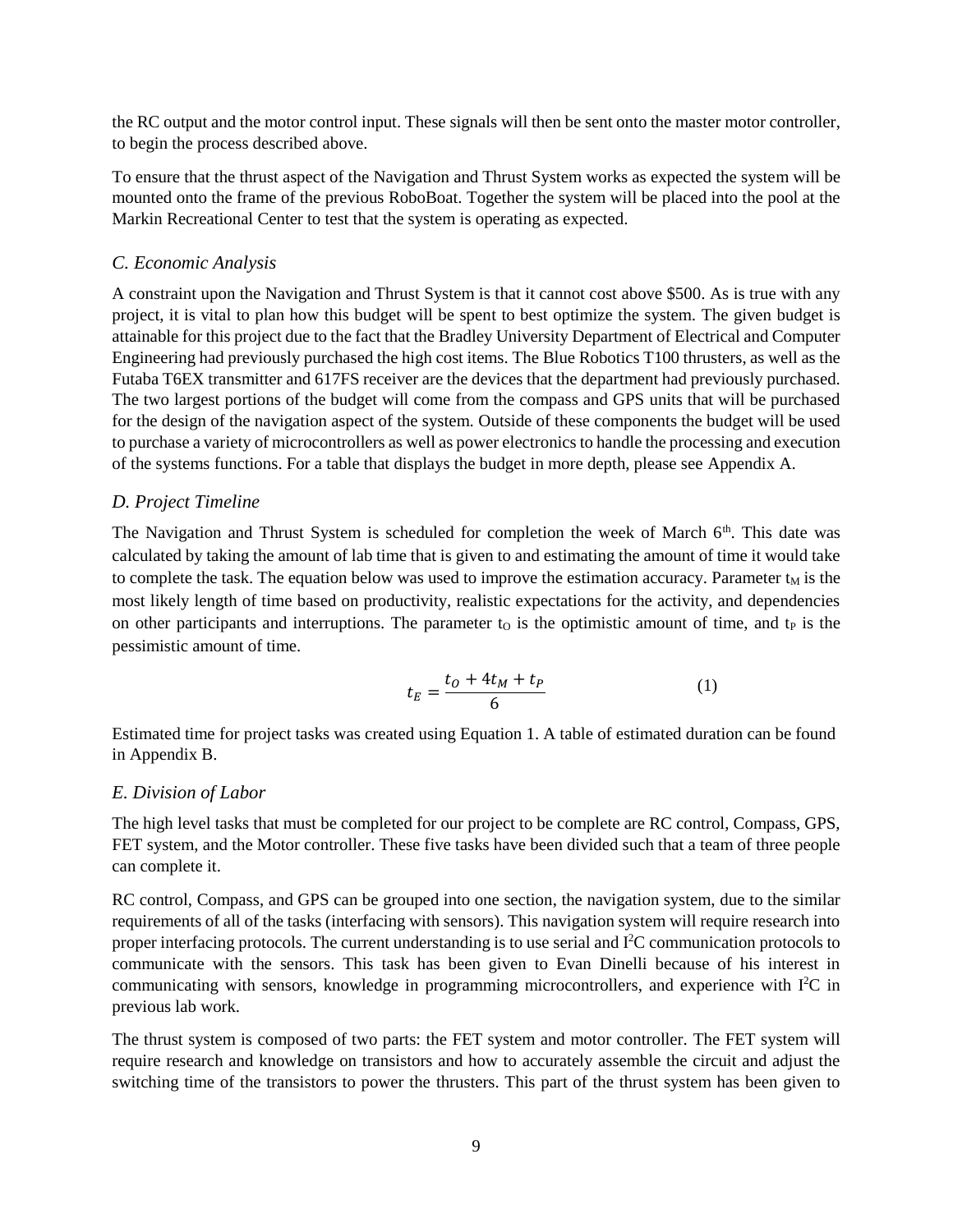Michael Barnes due to his interest in interfacing with the thrusters and knowledge in development of physical circuits.

The motor controller will require research and knowledge on control algorithm development and interfacing with separate microcontrollers and predrivers. This task has been given to Dan Van de Water because of his interest in interfacing with the predriver and experience taking two controls courses.

When referencing Table 1 in Appendix B it is noted that the navigation system (RC control, Compass, and GPS) accumulate to 145 hours, and the FET system requires 185 hours, while the Motor controller requires only 110 hours. This time difference was done on purpose such that the individual working on the motor controller has time to integrate their system with their peers. The amount of time spent integrating has been included in the duration estimation of the navigation subsystem and FET system.

# <span id="page-13-0"></span>*F. Societal and Environmental Impacts*

The proposed RoboBoat design has a limited societal impact because it is merely a framework for a complete system. The technology and design could be used positively in many situations such as emergency remote rescues, marine exploration, and research.

The system can impact the environment in multiple ways. Potential safety hazards exist with the thrusters, power source, and circuitry. The system is constrained to use a 12V battery as the power source, which could be harmful to the environment if the battery leaks. For protection the battery will be enclosed in a plastic container that is resistant to battery acid. The thrusters are shrouded in order to prevent the propellers from damaging anything while in use. This will also prevent damage to the thruster itself. The system is specified to be water resistant; therefore, circuit covers will be used to shield all circuitry from causing fires by short-circuiting. These safety measures will ensure that RoboBoat has a limited impact on the environment. RoboBoat can positively impact the environment with its technology being utilized in oil spill rescues and remote aquatic fire suppression.

# <span id="page-13-1"></span>III. CONCLUSION

The Navigation and Thrust system is proposed as a senior project to serve as a platform for future Bradley University students to develop a system capable of competing in the AUVSI Roboboat challenge. Participating in the AVUSI competition would bring prestige to the University, and irreplaceable experience to the students. The system has several specifications that should be met including the acceptance of a mode signal from the RC controller, the acceptance of a kill signal from the RC controller, a physical kill switch, and the acceptance of a request signal for the navigation data. Our system should move the Roboboat once given instruction through the RC and the navigation system should transmit a data packet after receiving a request signal. Once complete, the proposed system will provide future teams more time to work on the autonomy of the Roboboat. This additional time will allow for a refined Roboboat to be created for the prestigious participation in the AUVSI Roboboat competition. The Roboboat produced would then accurately reflect the capability of the students and faculty of Bradley University.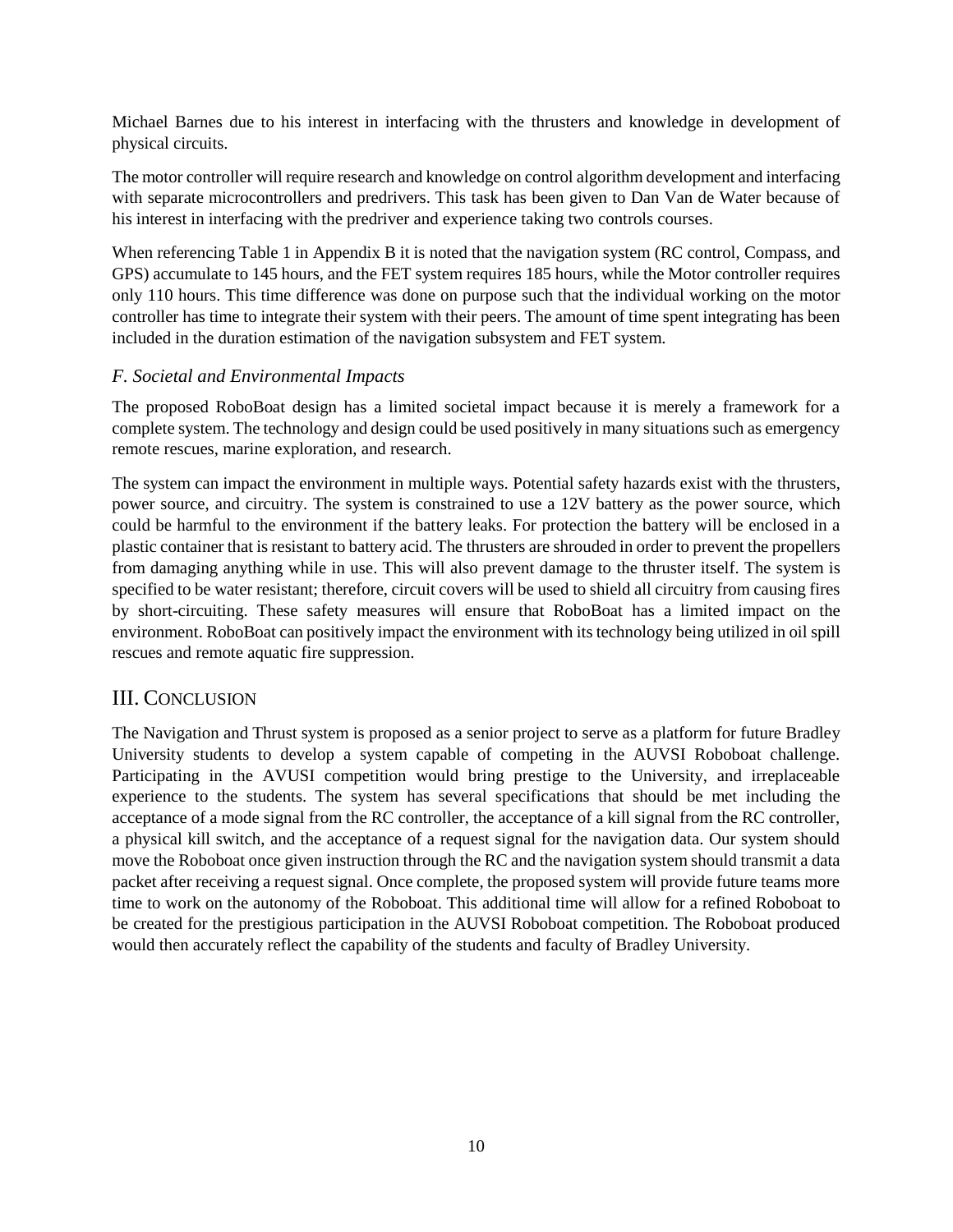# <span id="page-14-0"></span>IV. REFERENCES

[1] 2015 RoboBoat Competition Final Rules and Task Descriptions. [Online]. Available: http://higherlogicdownload.s3.amazonaws.com/AUVSI/fb9a8da0-2ac8-42d1-a11ed58c1e158347/UploadedFiles/RoboBoat\_2015\_final\_rules\_20150527.pdf [Accessed: 28- Aug.- 2015].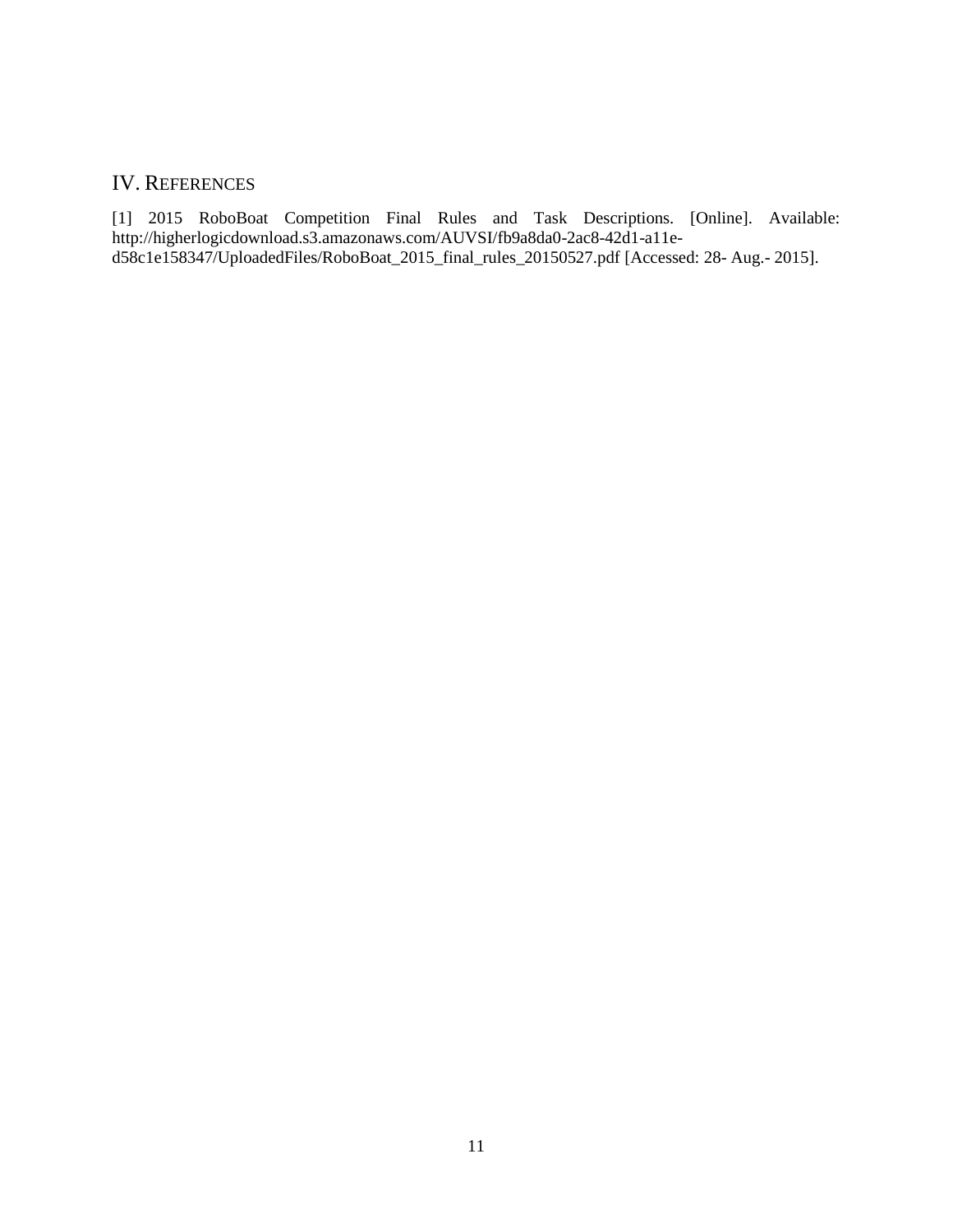# <span id="page-15-0"></span>IV. APPENDIX A

# TABLE I. BUDGET WITHOUT COST OF PREVIOUSLY PURCHASED COMPONENTS

| Part                                         | <b>Unit Cost</b> | Quantity       | <b>Total Cost</b> |
|----------------------------------------------|------------------|----------------|-------------------|
| <b>Blue Robotics T100 Thrusters</b>          | \$109.00         | $\overline{4}$ |                   |
| <b>Internal Rectifier IRLB8748PbF HEXFET</b> | \$0.72           | 24             | \$25.00           |
| <b>Microcontrollers</b>                      | \$7.67           | 7              | \$60              |
| <b>Predriver</b>                             | \$7.01           | 4              | \$30.00           |
| <b>Futaba T6EX Transmitter</b>               | \$150.00         |                |                   |
| <b>Futaba 617FS Receiver</b>                 | \$69.98          |                |                   |
| <b>Adafruit Ultimate GPS Breakout</b>        | \$39.95          |                | \$40.00           |
| Compass – CMPS 10                            | \$57.33          | 1              | \$60              |
| <b>Unplanned Expenses</b>                    | \$200.00         |                | \$200.00          |
|                                              |                  |                | \$415             |

Table I details the cost of the Navigation and Thrust system with components that have already been purchased by the department, which have not been accounted for in the cost of the system.

# TABLE II. DETAILED BUDGET

| Part                                        | <b>Unit Cost</b> | Quantity       | <b>Total Cost</b> |
|---------------------------------------------|------------------|----------------|-------------------|
| <b>Blue Robotics T100 Thrusters</b>         | \$109.00         | $\overline{4}$ | \$436.00          |
| Internal Rectifier IRLB8748PbF HEXFET       | \$0.72           | 24             | \$17.28           |
| <b>Master Controller – ATmega 1284</b>      | \$7.67           |                | \$7.67            |
| Slave Controller – ATmega 644A              | \$6.75           | 4              | 27.00             |
| <b>Allegro MicroSystems A4960</b>           | \$7.01           | 4              | 28.04             |
| <b>Futaba T6EX Transmitter</b>              | \$150.00         |                | \$150.00          |
| <b>Futaba 617FS Receiver</b>                | \$69.98          |                | 69.98             |
| RC Controller – ATmega 328                  | \$3.24           |                | \$3.24            |
| <b>Adafruit Ultimate GPS Breakout</b>       | \$39.95          |                | \$39.95           |
| Compass – CMPS 10                           | \$57.33          |                | \$57.33           |
| <b>GPS/Compass Controller - ATmega 1284</b> | \$7.67           |                | \$7.67            |
|                                             |                  |                | \$844.16          |

Table II details the cost of the Navigation and Thrust system with all components and associated costs accounted for.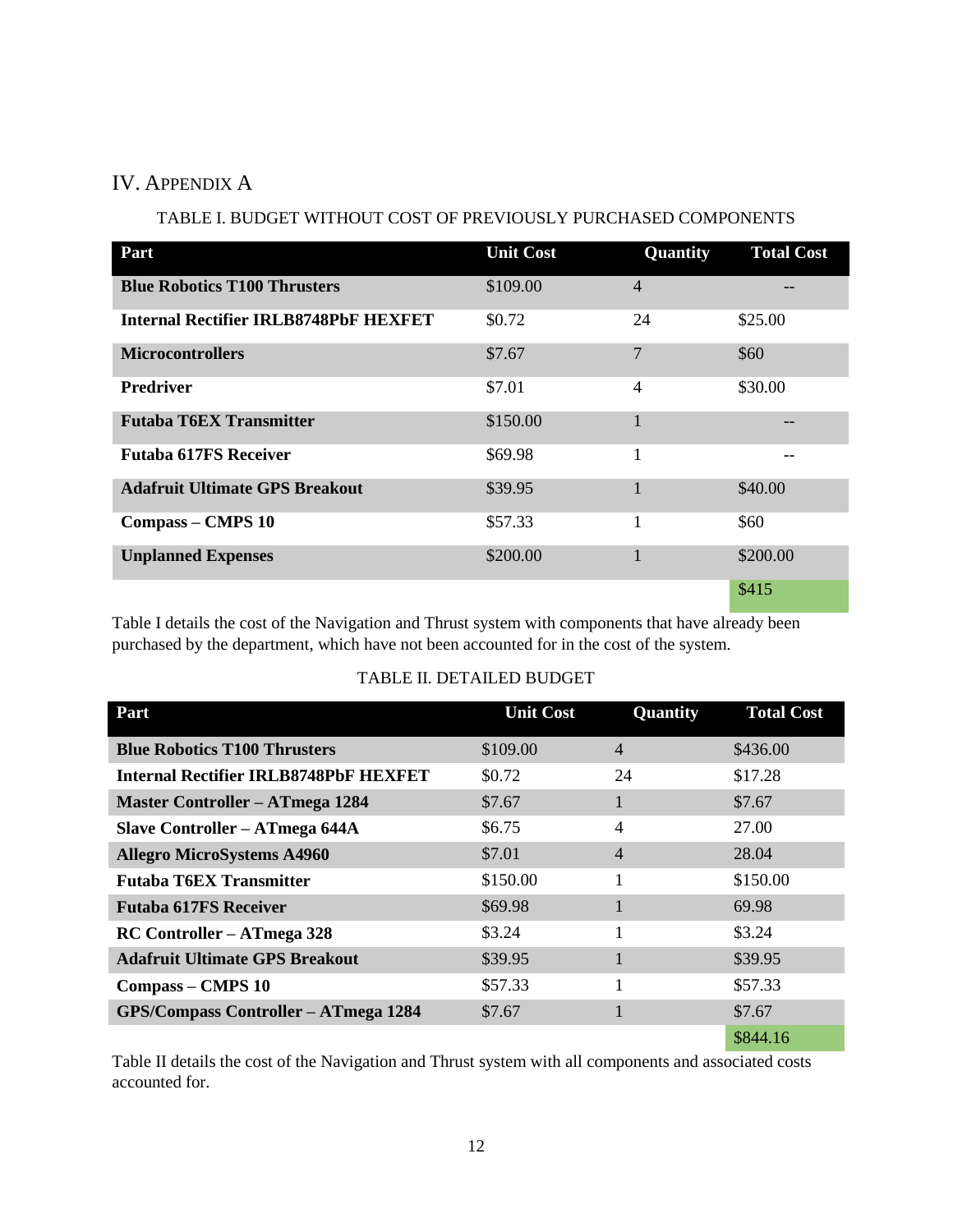# <span id="page-16-0"></span>V. APPENDIX B

| <b>Task Name</b> | Duration (hours) |
|------------------|------------------|
| RC control       | 50               |
| Compass          | 55               |
| <b>GPS</b>       | 40               |
| FET system       | 185              |
| Motor controller | 110              |

# TABLE I: TASK DURATION ESTIMATION

Table I was generated to establish a timetable in which the project would be completed. The duration of the project is consistent with the March deadline.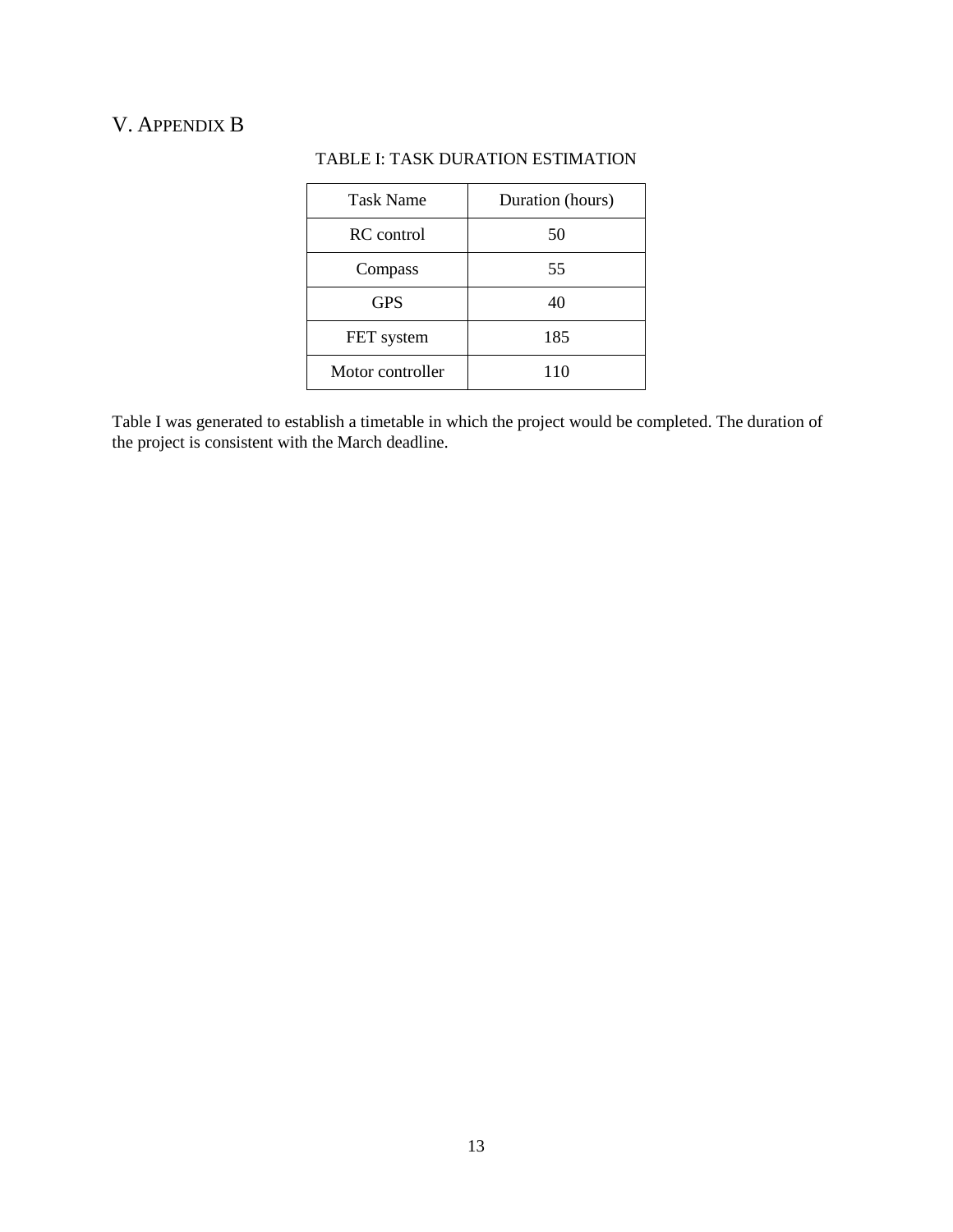

**Figure 1: High Level Gantt Chart**

Figure 1 is a visual representation of our schedule. Refer to Fig. 2 and Fig. 3 for expanded views of the navigation and thrust system separately.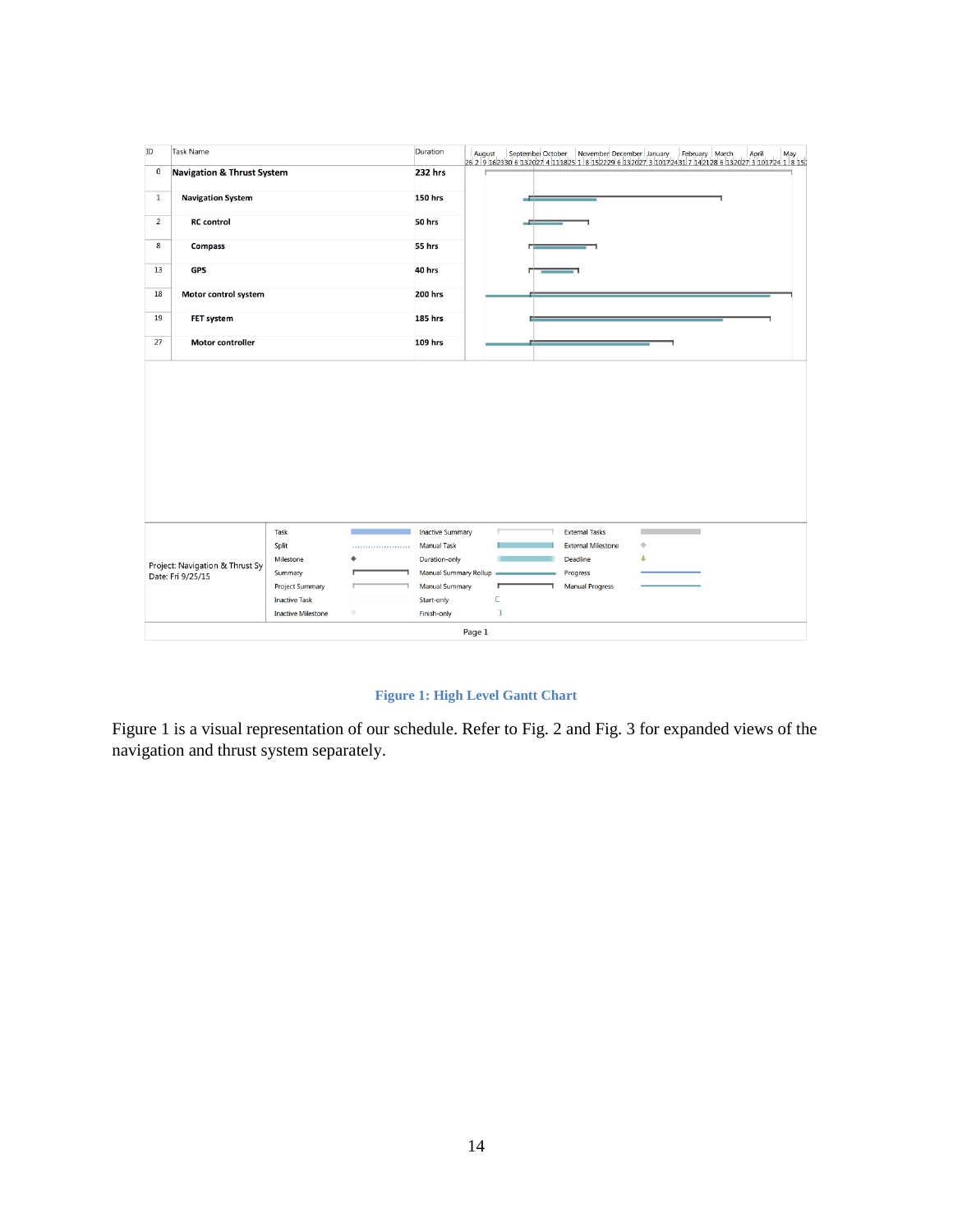

#### **Figure 2: Navigation System Expanded Gantt Chart**

Figure 2 shows the expanded view of the navigation system. Observed is parallel aspect of the RC control, Compass, and GPS. This was done because each of the subsystems within the navigation system are independent. The only system that requires work to be completed for the motor system as a whole is the RC control system. However, this can be digitally replicated for testing purposes and only needs to be completed for final integration. The signal that will be received with be discussed when programming the motor controllers to ease system integration.